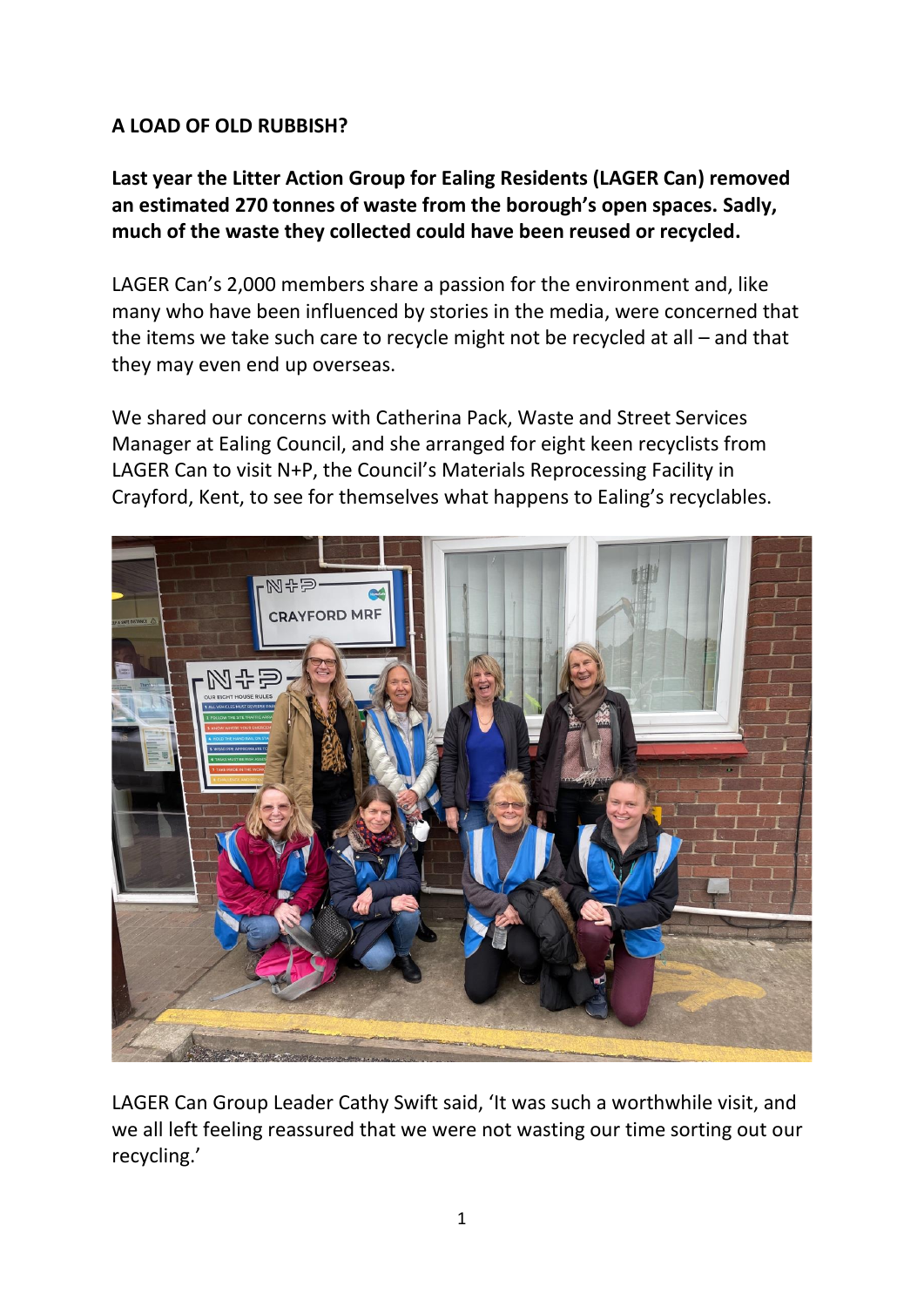Here are the team's **top recycling tips**.

1. Recycling works! It really is worth taking care to *recycle all the permitted items you can*. Everything recycled correctly, at home or in Ealing Council street and park recycling bins, is reprocessed and reused. Plastics, metals and glass are generally reprocessed in the UK. Aluminium cans are processed in the UK or Germany, based on demand. Paper and cardboard are reprocessed in Kent or at one of the modern pulp-mills in south-east Asia.

2. Check a summary of items accepted by Ealing Council and its recycling processing company here:

[https://www.ealing.gov.uk/info/201171/recycling\\_services/280/household\\_re](https://www.ealing.gov.uk/info/201171/recycling_services/280/household_recycling) [cycling](https://www.ealing.gov.uk/info/201171/recycling_services/280/household_recycling)

3. When unacceptable items are found in any batch of recyclables, they have to be manually removed, and the Council (that means we - the residents) have to pay extra for the batch to be processed. In the worst cases of contamination, a whole batch of recyclables can be rejected, meaning it has to be processed as rubbish, which carries a greater cost.

4. Most (95%) of the sorting of recyclables is done by machine; however, at any one time 50 people carry out manual sorting and quality control. We can make their job more pleasant by ensuring our recycling is not soiled.

5. There are many places that will accept for recycling the items that Ealing Council will not accept. Search for this information by postcode here: [https://www.recyclenow.com.](https://www.recyclenow.com/) Do let us know if you find any errors or omissions.

# **The dos and don'ts of recycling - including the most troublesome mistakes**

| <b>DO</b>                                           | <b>DON'T</b>                            |
|-----------------------------------------------------|-----------------------------------------|
| Recycle in your food caddy or buy a wormery to      | NEVER put food in with your             |
| convert your food waste to compost; otherwise       | recycling. This will contaminate the    |
| put food waste in with your rubbish (in your black  | entire batch of recycling and cause it  |
| bin/bags or public rubbish bin).                    | to be rejected.                         |
| Rinse food containers before recycling. They do not | <b>NEVER put heavily soiled food</b>    |
| have to be perfectly clean.                         | packaging in recycling - put it in with |
|                                                     | your rubbish.                           |

## **Food**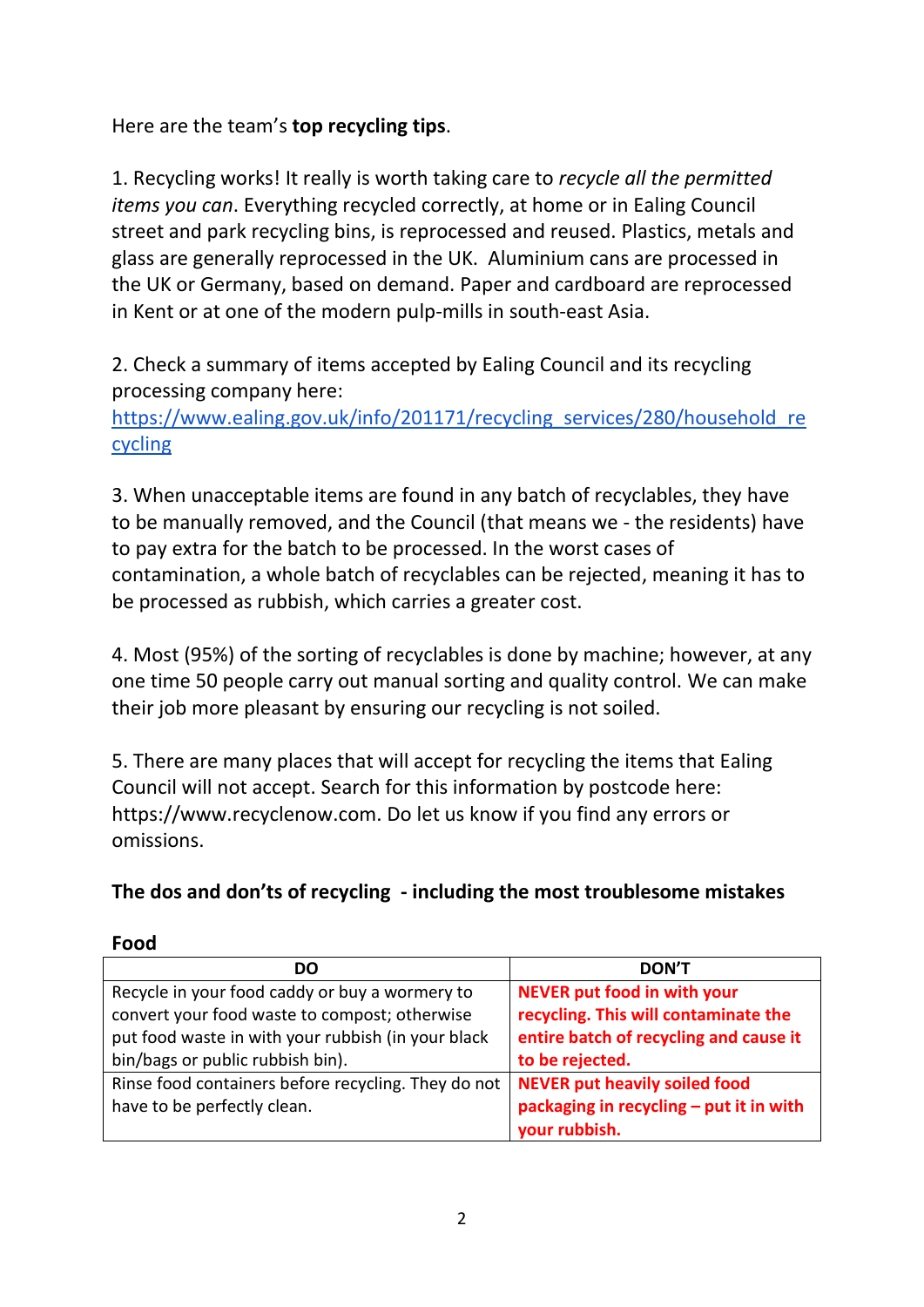## **Nappies; sanitary products**

| DO                                        | <b>DON'T</b>                           |
|-------------------------------------------|----------------------------------------|
| Dispose of nappies and sanitary products, | NEVER put nappies and sanitary         |
| whether soiled or not, with your rubbish. | products in with your recycling. These |
|                                           | will contaminate the entire batch of   |
|                                           | recycling and it will be rejected.     |

### **Batteries**

| DO                                                                                                                      | <b>DON'T</b>                           |
|-------------------------------------------------------------------------------------------------------------------------|----------------------------------------|
| Return used batteries to a retailer for disposal $-$ NEVER put batteries in with your<br>most supermarkets accept them. | rubbish or recycling as they can cause |
|                                                                                                                         | fires.                                 |

### **Textiles**

| DO                                              | <b>DON'T</b>                                 |
|-------------------------------------------------|----------------------------------------------|
| Put any unwanted textiles in a carrier bag for  | DO NOT mix textiles in with your             |
| collection alongside your rubbish or recycling. | recycling, because they are                  |
| Alternatively, take them to a charity shop or a | unacceptable by the processor and            |
| charity textiles bin, or offer for reuse (see   | may cause the batch to be rejected.          |
| below).                                         | <b>Textiles in carrier bags collected by</b> |
|                                                 | <b>Ealing Council are sent to the</b>        |
|                                                 | <b>Salvation Army.</b>                       |

## **Paper and cardboard**

| DO                                                   | <b>DON'T</b>                             |
|------------------------------------------------------|------------------------------------------|
| Recycle DRY paper and cardboard. If                  | Do not allow cardboard to get wet. The   |
| items are too large for your recycling bin,          | cost of processing is estimated by       |
| tear or cut them into smaller pieces.                | weight, and wet paper and card weigh     |
| Store any excess in clear plastic bags and           | much more than dry items. It will        |
| place by your recycling bin on collection            | therefore be rejected.                   |
| day.                                                 |                                          |
| Newspapers, magazines, envelopes                     |                                          |
| (including window), catalogues,                      |                                          |
| directories, junk mail, shredded paper               |                                          |
| are all acceptable.                                  |                                          |
| There is no need to remove Sellotape or<br>$\bullet$ |                                          |
| other plastic tape from paper or                     |                                          |
| cardboard packaging, as this comes away              |                                          |
| during reprocessing.                                 |                                          |
| Recycle gift wrapping paper as long as               |                                          |
| (1) it does not have glitter, and (2) when           |                                          |
| you scrunch it up it stays scrunched.                |                                          |
| Recycle pizza and other fast food                    | Do not put food or heavily soiled        |
| packaging, provided it is not heavily                | cardboard food packaging in with your    |
| soiled. Tear any heavily soiled bits off             | recycling – put it in with your rubbish. |
| and put them with your rubbish.                      |                                          |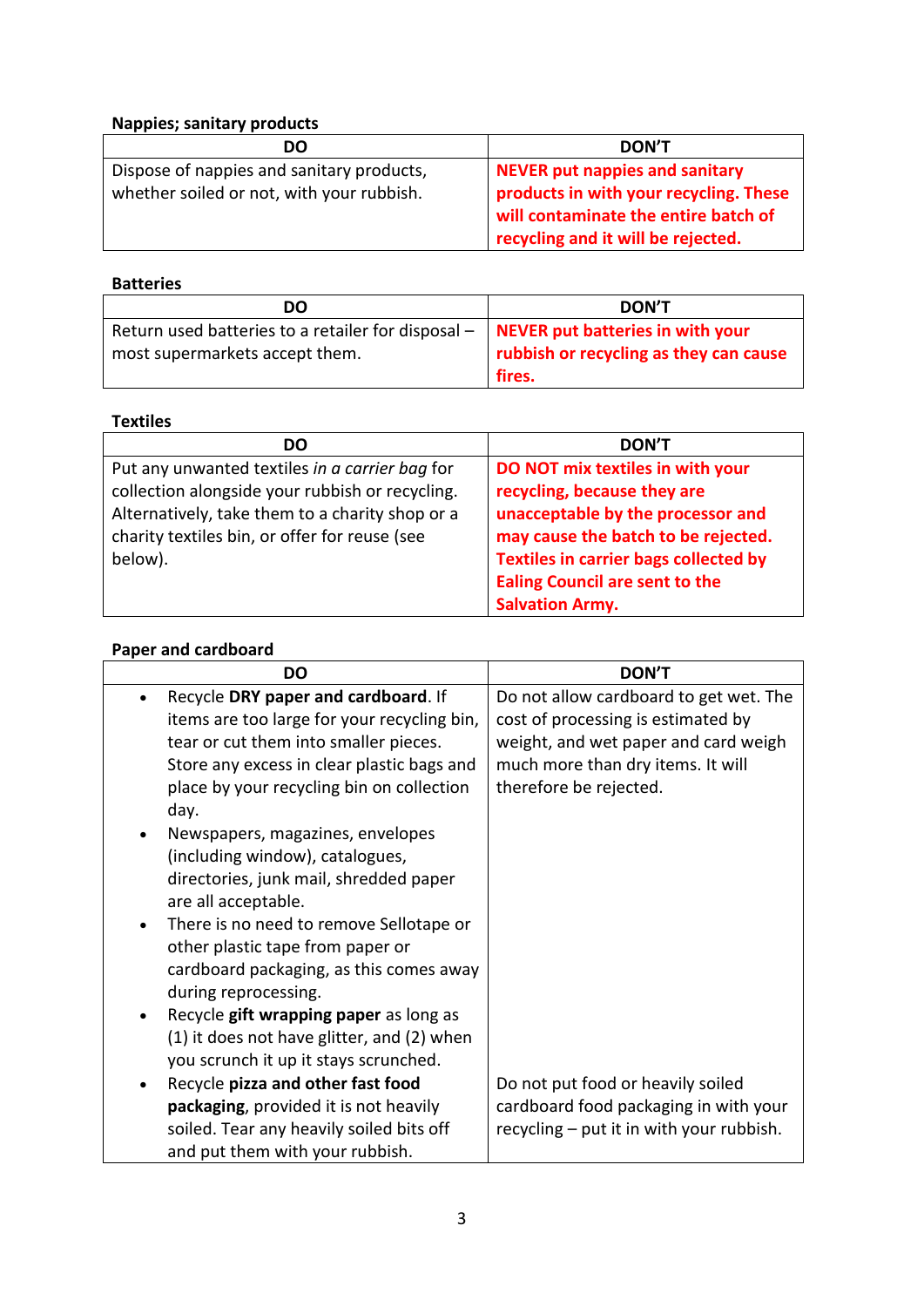#### **Metals**

| DO                                                | <b>DON'T</b>                            |
|---------------------------------------------------|-----------------------------------------|
| Recycle aluminium drinks and food cans. If lids   | Do not separate the lids from food      |
| have become detached, place them in the cans      | cans or they will fall through the      |
| and crush them.                                   | conveyor belt at the recycling plant.   |
| Recycle aluminium foil packaging and              | Do not put heavily soiled aluminium     |
| wrapping. Rinse first. Collect foil wrapping and  | foil in with your recycling.            |
| squeeze into a roll or clump before putting in    |                                         |
| with your recycling. This enables it to be pulled |                                         |
| out by electromagnet or by hand.                  |                                         |
| Recycle aerosol cans - remove caps and lids       |                                         |
|                                                   |                                         |
| Recycle nitrous oxide 'bullets'. These items,     |                                         |
| usually silver in appearance, about 7cm long,     |                                         |
| are often found in open spaces, having been       |                                         |
| used by recreational drug takers. They are made   |                                         |
| of aluminium and can be recycled.                 |                                         |
| Return gas bottles to the retailer or take them   | NEVER put Camping Gaz or any other      |
| to Greenford Household Waste and Recycling        | gas bottles, including large nitrous    |
| Centre.                                           | oxide gas chargers, in with your        |
|                                                   | recycling as they are likely to explode |
|                                                   | and cause injury.                       |
| Take unwanted metal kitchen utensils and pans     | Do not put saucepans, frying pans etc   |
| to a charity shop or offer for reuse (see below). | in with your recycling.                 |

## **Plastics**

| DO                                              | <b>DON'T</b>                            |
|-------------------------------------------------|-----------------------------------------|
| Recycle plastic bottles. Rinse, squash and      | Do not put loose lids in with the       |
| replace the lids.                               | recycling as they will fall through the |
|                                                 | conveyor belt during processing.        |
| Recycle plastic tubs and pots.                  | Do not put black plastics in with your  |
|                                                 | recycling.                              |
| Save your soft plastics (clean cling film, food | Do not put soft plastic items in with   |
| bags, crisp packets, carrier bags etc) and take | your recycling.                         |
| them to a supermarket which accepts these, eg,  |                                         |
| Tesco, Co-op etc. Soft plastics can be          |                                         |
| reprocessed into plastic bags, boards (an       |                                         |
| alternative to plywood) or polymer for          |                                         |
| reprocessing into other plastic items.          |                                         |
| Take hard plastic items such as washing up      | Do not put hard plastic items in with   |
| bowls, buckets, Tupperware, toys etc to a       | your recycling.                         |
| charity shop or offer them for reuse (see       |                                         |
| below).                                         |                                         |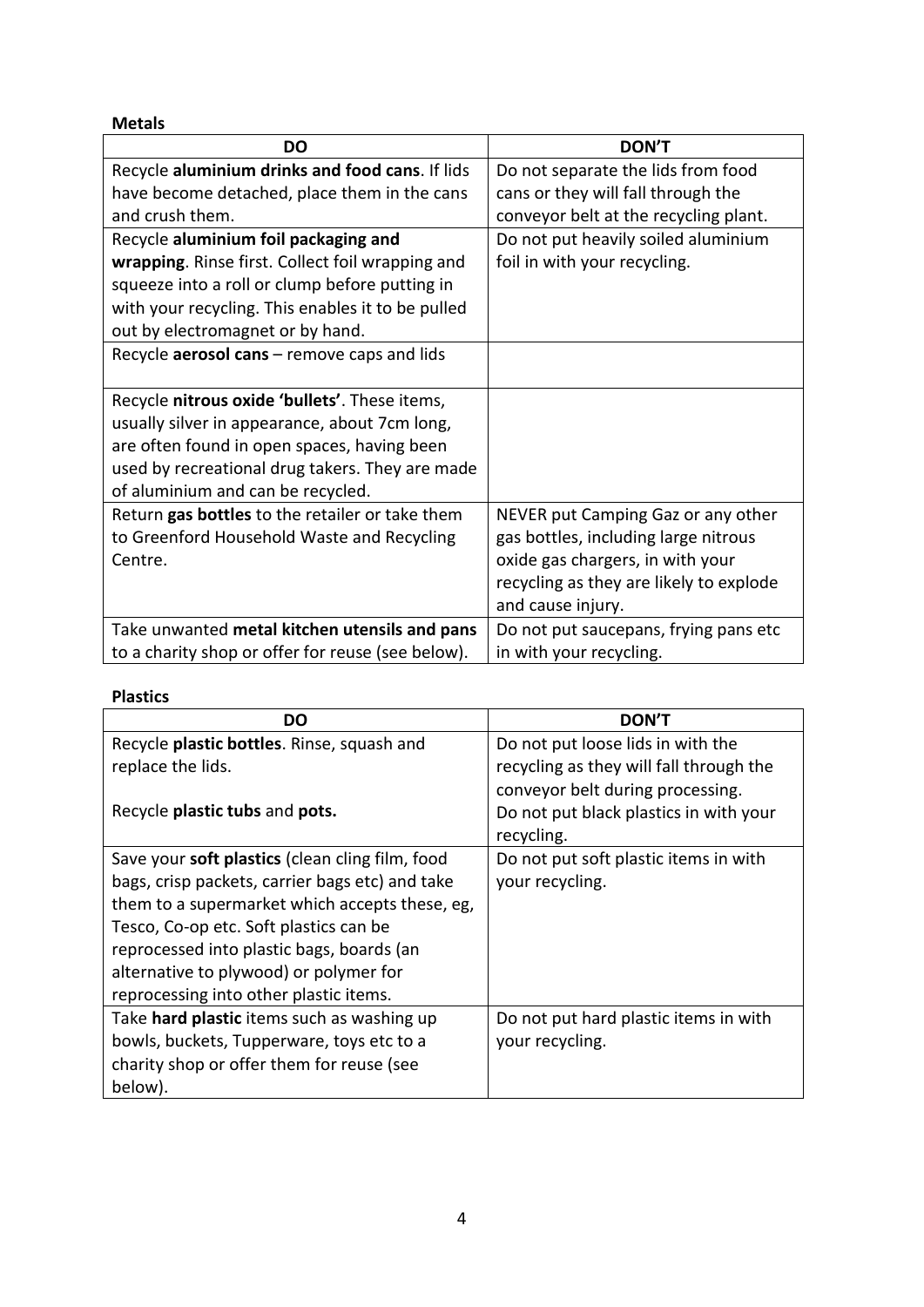**Glass**

| DO                                                                                          | <b>DON'T</b>                                                                                                                |
|---------------------------------------------------------------------------------------------|-----------------------------------------------------------------------------------------------------------------------------|
| Rinse glass jars and bottles and replace the lids<br>before putting in with your recycling. | Do not remove the lids or recycle them<br>separately, as they will fall through the<br>conveyor belt during processing.     |
| Broken glass - wrap up safely and put in with<br>your rubbish.                              | Do not put broken glass in with your<br>recycling as it could cause injury to a<br>refuse collector or recycling operative. |

# **Other items NOT to put in with your recycling**

*Before discarding consider if any of these items could be reused, or used for craft projects. For example, corks can be used for drainage in plant pots.*

| <b>Item</b>                              | What to do with it                                                                                |
|------------------------------------------|---------------------------------------------------------------------------------------------------|
| Polystyrene                              | Not recyclable $-$ put with your rubbish                                                          |
| <b>Jiffy bags</b>                        | Not recyclable – put with your rubbish                                                            |
| <b>Pringles and similar cartons</b>      | Not recyclable – put with your rubbish                                                            |
| Corks                                    | Not recyclable $-$ put with your rubbish                                                          |
| <b>Coffee cups and lids</b>              | Costa takes back its own cups and those from other retailers.<br>Otherwise put with your rubbish. |
| Drinking glasses, Pyrex,<br>window glass | Not recyclable – recycle, or wrap carefully and put with your<br>rubbish                          |

# **Ideas for disposing of non-recyclables that you no longer want (but someone else might!)**

- Offer them to your friends and neighbours. But please do not leave them on the pavement as this is **flytipping**. If you are caught your good intention could lead to a fine.

- Offer them on social media sites. You'd be surprised at the level of interest in your unwanted items, and you can state that items have to be collected. Examples include Facebook group Ealing Reduce, Reuse, Recycle; OLIO; Freecycle; Freegle; Nextdoor; etc.

- Take them to a charity shop. If you can't get to a charity shop when it's open (note that leaving items outside charity shops is **flytipping)**, some charities will collect. Examples of organisations that will collect are listed below – check out their websites for details.